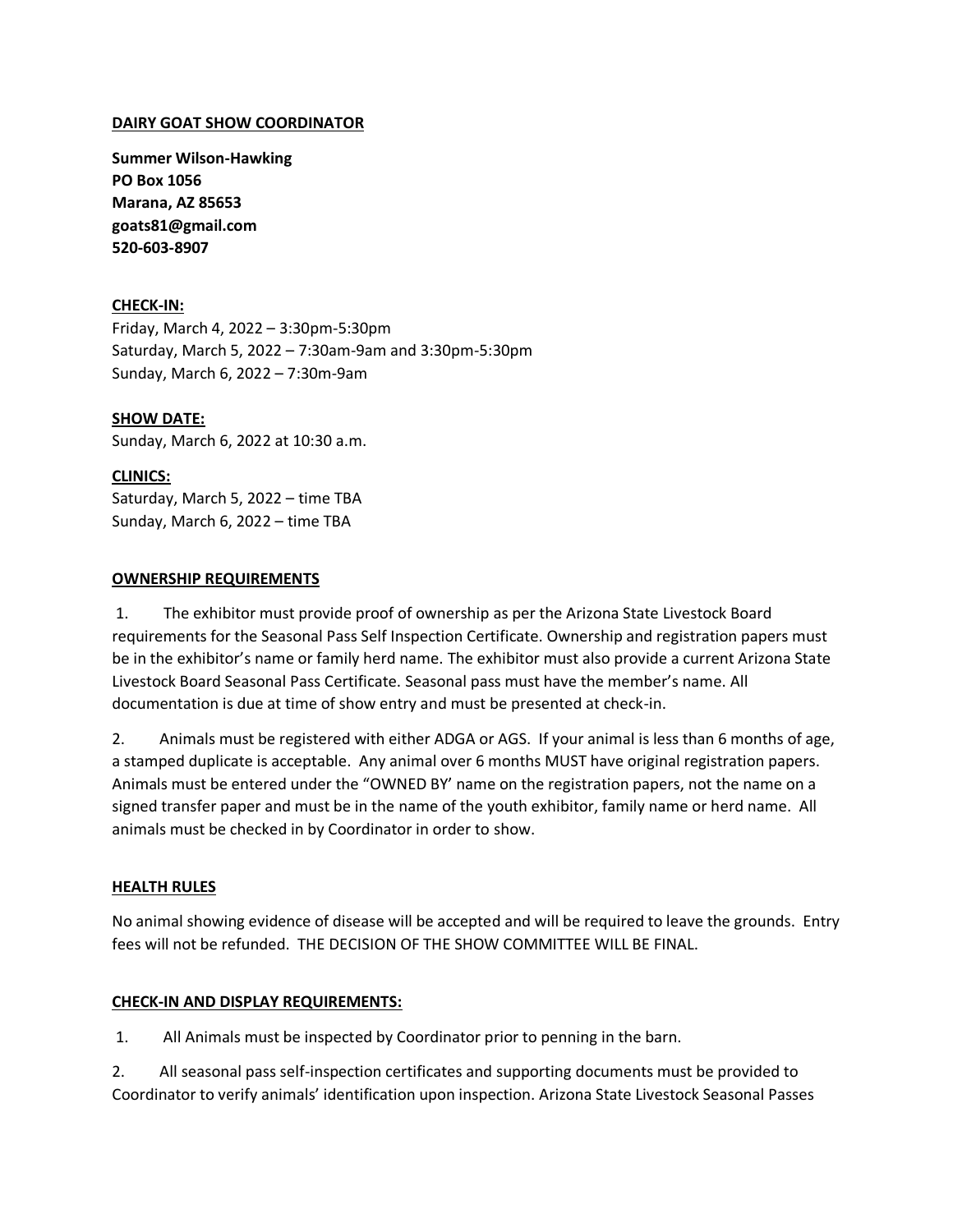and ownership (or lease) paperwork must be verified as well as animal inspections will be documented upon check-in by Coordinator.

3. Stalls/Pens will be assigned by the Coordinator. Exhibitors must verify location prior to setting any displays or barriers.

4. Herdsmanship is the responsibility of each and every exhibitor. This includes but is not limited to: participation, interaction with others, cleanliness and care of project animals, cleanliness of stalls and barn aisles, etc.

5. Exhibitors with milking animals will be required to provide their own milking equipment but may choose to share stanchions.

# **GROOMING:**

# 1. **For this show, full-body clipping of animals will be optional due to season and variance in weather for exhibitors throughout the state.**

2. Changing the natural color of the animal is prohibited. However, external applications of cosmetics that affect only appearance may be used.

3. No horns or scurs over 1 inch long.

4. Dairy goat exhibitors will wear white long sleeve shirts and white or black pants.

## **EXHIBITOR RESPONSIBILITIES:**

1. The 4-H owner/exhibitor will take responsibility for the wellness and care of that animal(s) for the duration of the fair.

2. Parental assistance is limited to heavy lifting of equipment or supplies and intervention for safety of the animals, exhibitors, and the public. In cases where the exhibitor is not able to lift, properly handle equipment, or complete caretaking in a safe manner, an adult is allowed to assist. However, the child should be able to complete the task on their own with supervision of a parent or leader. Safety always comes first for members, the public, and animals.

3. Preparations for show need to be completed entirely by the exhibitor, parents may hold towels or brushes, even the animal if there is not a safe place to tie or secure them, but the member shall complete all the grooming on their own.

4. At all times, exhibition livestock shall be treated in a humane manner and in accordance with dairy quality assurance practices so as to protect the health, safety and welfare of the livestock and the consuming public. No person shall present for exhibition or exhibit an animal which he or she knows, or has reason to suspect, is affected with or has been exposed to a dangerously contagious or infectious disease, or illegal or non-approved use of drugs, medication and/or prohibited substance nor animals showing signs of malnutrition.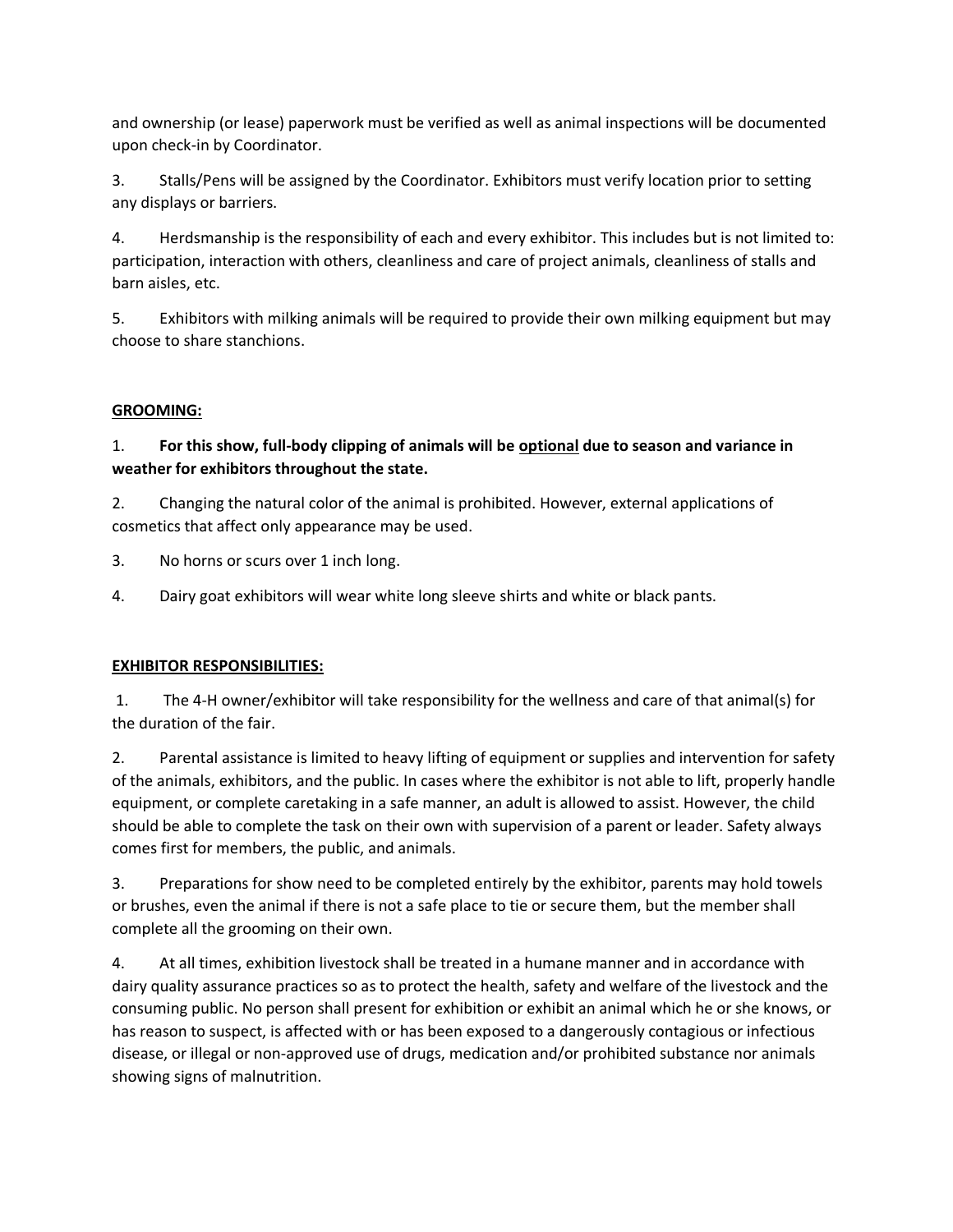### **DAIRY CLASS INFORMATION:**

Recognized breeds are:

Nubian, Nigerian Dwarf, and AOP (AOP = Alpine, LaMancha, Oberhasli, Saanen, Sable, Toggenburg)

Order of show will be determined by Coordinator and number of entries in each division.

Classes will be divided according to breed, age, gender, and number of entries. All animals must be eligible to be shown in breed classes in order to be shown in Showmanship. Exhibitors must show their own animal in Showmanship in order to participate. The Coordinator reserves the right to make any changes or split any class or classes as is deemed necessary.

#### **CLASS 1 - SHOWMANSHIP**

- Lot 1 Junior Novice Showmanship
- Lot 2 Junior Showmanship
- Lot 3 Senior Novice Showmanship
- Lot 4 Senior Showmanship

### **CLASS 2 – JUNIOR DOES – never having freshened (by breed)**

- LOT 1 Junior Kid born December 2021 February 2022
- LOT 2 Intermediate Kid born September 2021 Nov 2021
- LOT 3 Senior Kid born June 2021 August 2021
- LOT 4 Junior Yearling born March 2021 May 2021
- Lot 5 Senior Yearling 12 months but less than 24 months

Grand Champion (by breed)

Reserve Champion (by breed)

Best Junior Doe in Show (all breeds)